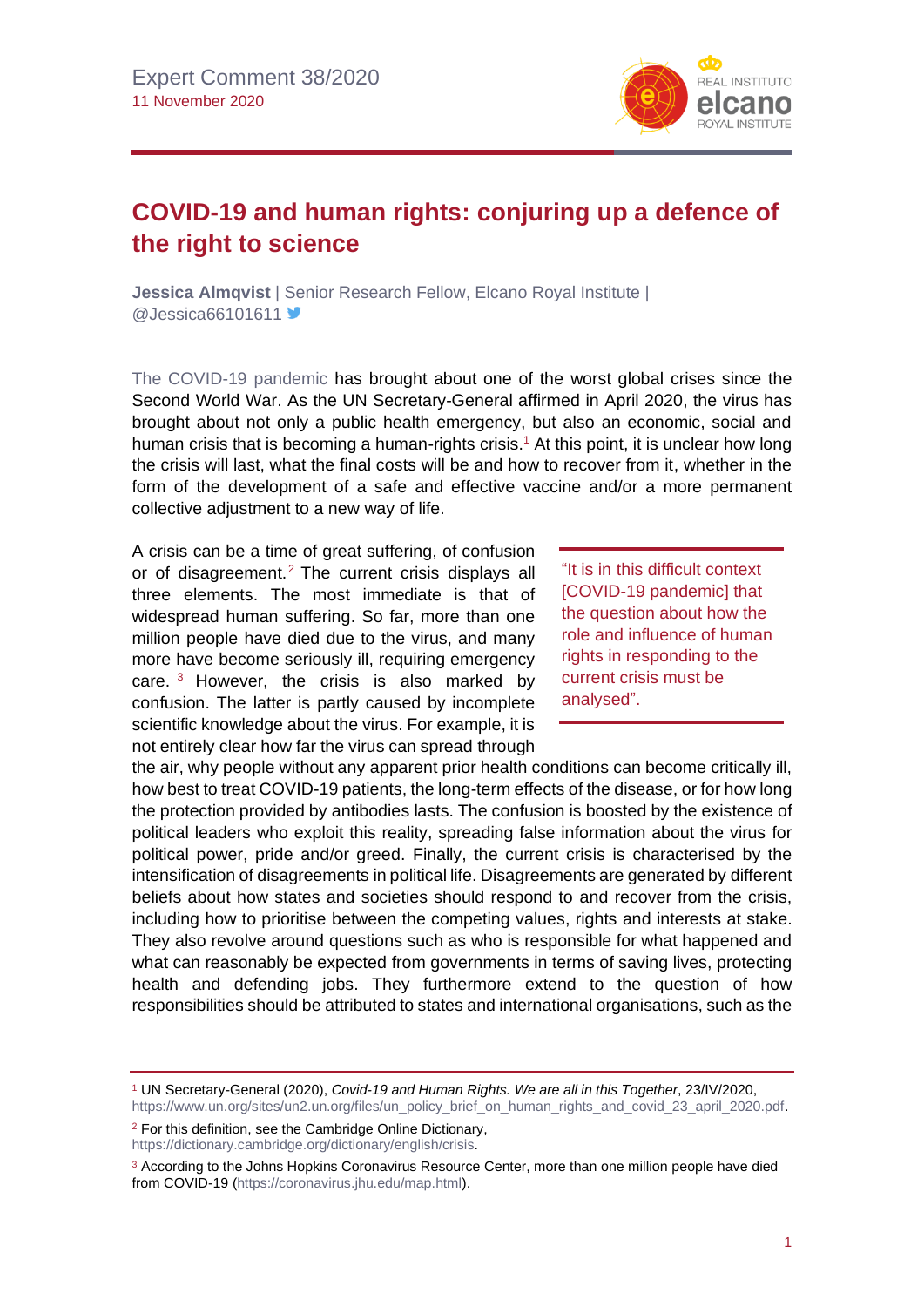WHO and the EU, on the one hand, and national political decision-making bodies, on the other.

Each of the elements mentioned –suffering, confusion and disagreement– are known to unleash a range of basic emotions such as anger, fear, grief, despair and greed. When the stakes are high, as they currently are, such emotions affect the human capacity to reason on how to manage the current situation, and to forge a broad consensus on key questions for society as a whole. Even if emotions, such as fear or anger, can be a driving force for collective action at the national, regional and international levels, the same emotions also threaten to misdirect and paralyse those political bodies that are entrusted to take the necessary measures to respond effectively to the evolving situation. Indeed, a range of negative emotions, such as pride or greed, can make political leaders opt for positions and policies that ignore scientific evidence and advice on how to best prevent, control and treat the epidemic disease known as COVID-19. Finally, emotions can aggravate longstanding disagreements and divisions between old and new political enemies, making it more difficult to act collectively, also –and perhaps especially– when the stakes are high. The rise of populism, which features a communicative style that includes heightened emotionality and dramatization, promoting conflict and crises– feeds and contributes to the situation. 4

It is in this difficult context that the question about how the role and influence [of human](https://blog.realinstitutoelcano.org/en/tag/human-rights/) [rights](https://blog.realinstitutoelcano.org/en/tag/human-rights/) in responding to the current crisis must be analysed. Ideally, human rights are meant to perform at least three basic functions in political contexts. First, human rights *frame* collective action by limiting the range of acceptable measures that may be adopted by states and international organisations to respond to the ongoing crisis. They do so by excluding certain measures *ab initio*, such as the systematic denial of vulnerable groups, such as the elderly, poor or migrants to hospitals and intensive care units, as contrary to human rights. While few rights are absolute and restrictions on the exercise of most rights may be imposed, a commitment to human rights requires that such restrictions are prescribed by law and are necessary to protect public safety, order, health or morals, or the fundamental rights of others. Secondly, and of equal significance, however, is that human rights *inform* and *guide* collective action. They do so by staking out a set of human interests upheld as having such fundamental importance that they warrant the active protection by states through the adoption of legislative, administrative and other measures.

One highly significant example of the latter kind of interests that require active protection is **human health**, which is upheld in international human rights law as the right of everyone to 'a standard of living adequate for the health and well-being of himself and his family', including medical care (article 25 of the Universal Declaration of Human Rights) and as a 'right to the enjoyment of the highest attainable standard of physical and mental health' (article 12 of the International Covenant on Economic, Social and Cultural Rights). The right to health generates several [demanding obligations on states,](http://www.realinstitutoelcano.org/wps/portal/rielcano_en/contenido?WCM_GLOBAL_CONTEXT=/elcano/elcano_in/zonas_in/ari38-2020-arteaga-the-coronavirus-as-yardstick-of-global-health-policy) including at times of a pandemic as serious as the present instance. Generally speaking,

<sup>4</sup> Mats Ekström, Marianna Patrona & Joanna Thornborrow (2018), 'Right-wing populism and the dynamics of style: a discourse-analytic perspective on mediated political performances', *Palgrave Communications*, vol. 4, nr 83.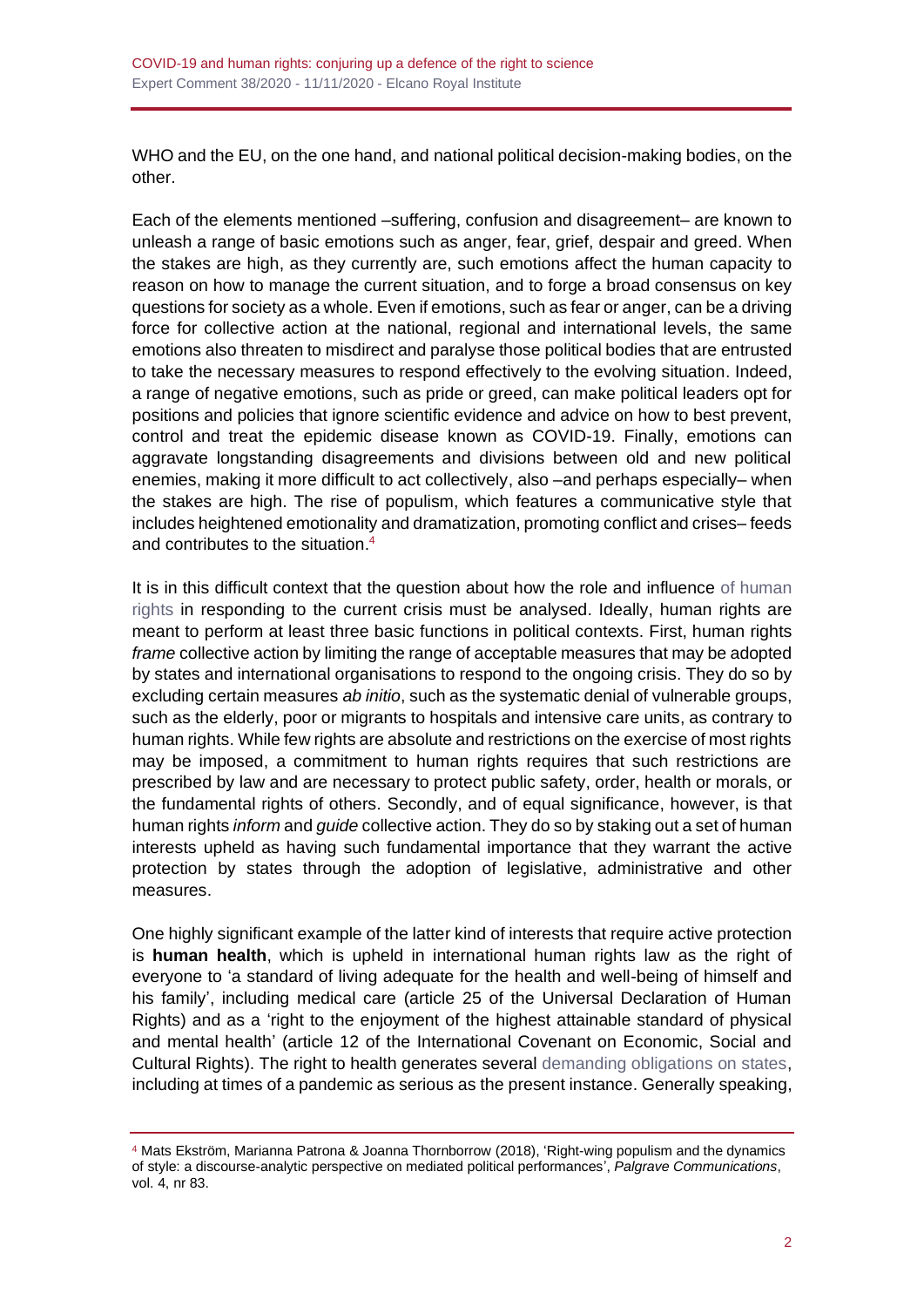states are required to actively prevent, treat and control epidemic diseases.<sup>5</sup> That these obligations flow from the right to health is affirmed by the UN Committee on Economic, Social and Cultural Rights, which upholds that the right to treatment requires states to create/maintain a system of urgent medical care and to provide disaster relief in emergency situations. $6$  The same right furthermore obliges states to actively control the spread of the disease by 'improving epidemiological surveillance and data collection on a disaggregated basis', as well as to implement or enhance immunisation programmes and other similar strategies of infectious disease control, in order to prevent future outbreaks.<sup>7</sup>

Another and related human interest of comparable significance to health is that of '**scientific progress'**. This interest is also upheld as a human right in international law. However, in contrast to the right to health, the importance of this right has been ignored for decades in international human rights circles. However, the recent publication of a general comment devoted to this right by the UN Committee on Economic, Social and Cultural Rights indicates a

"In the context of the current crisis, meeting the state's obligations to respect, protect and realise the right to science is a challenging task".

shift in this regard. $8$  As the committee makes clear, the right to science is not merely an aspirational right, i.e., something akin to a policy goal that may or may not be pursued depending on political will. As proclaimed in the Universal Declaration of Human Rights, 'everyone has the right to share in scientific advancement and its benefits'. Moreover, according to article 15 of the International Covenant on Economic, Social and Cultural Rights, 'everyone has the right to enjoy the benefits of scientific progress and its applications'. State obligations are not limited to merely ensuring a fair distribution of the benefits resulting from scientific progress, whatever they might be. Equally important according to the same provision is that states undertake to 'respect the freedom indispensable for scientific research'. Freedom of research is 'both individual and collective, negative and positive'. Individually, this freedom entails the right of everyone, including scientists and patients, to participate in the scientific enterprise. Collectively, it is the right of scientists to govern the scientific enterprise, including the right to selfregulation, but also a right to policies that support science, to research funding and infrastructure. 9

<sup>5</sup> Article 12 (c) and (e) of the International Covenant on Social, Economic and Cultural Rights (1966). See also Article 25.1 of the Universal Declaration of Human Rights (1948) and [General Comment No. 14,](https://tbinternet.ohchr.org/_layouts/15/treatybodyexternal/Download.aspx?symbolno=E%2fC.12%2f2000%2f4&Lang=en) 'The Right to the Highest Attainable Standard of Health (Art. 12), adopted at the Twenty-second Session of the Committee on Economic, Social and Cultural Rights, on 11 August 2000, paras. 16 and 44(c)'.

<sup>6</sup> [General Comment No. 14,](https://tbinternet.ohchr.org/_layouts/15/treatybodyexternal/Download.aspx?symbolno=E%2fC.12%2f2000%2f4&Lang=en) cited above, para. 16.

<sup>7</sup> *Ibid*.

<sup>8</sup> [General Comment No. 20](https://tbinternet.ohchr.org/_layouts/15/treatybodyexternal/Download.aspx?symbolno=E%2fC.12%2fGC%2f25&Lang=en) on science and economic, social and cultural rights (article 15 (1) (b), (2), (3) and (4) of the International Covenant on Economic, Social and Cultural Rights, adopted by the UN Committee on Economic, Social and Cultural Rights, 30/IV/2020.

<sup>9</sup> For a definition of the right to science, see Andrea Boggio, Cesare Romano & Jessica Almgvist (2020), *[Human Germline Genome Modification and The Right to Science,](https://www.cambridge.org/core/books/human-germline-genome-modification-and-the-right-to-science/5FAE1D23AA028F19C0AF23BC8E40D1B0) A Comparative Study of National Laws and Policies*, Cambridge University Press, New York, p. 73-74.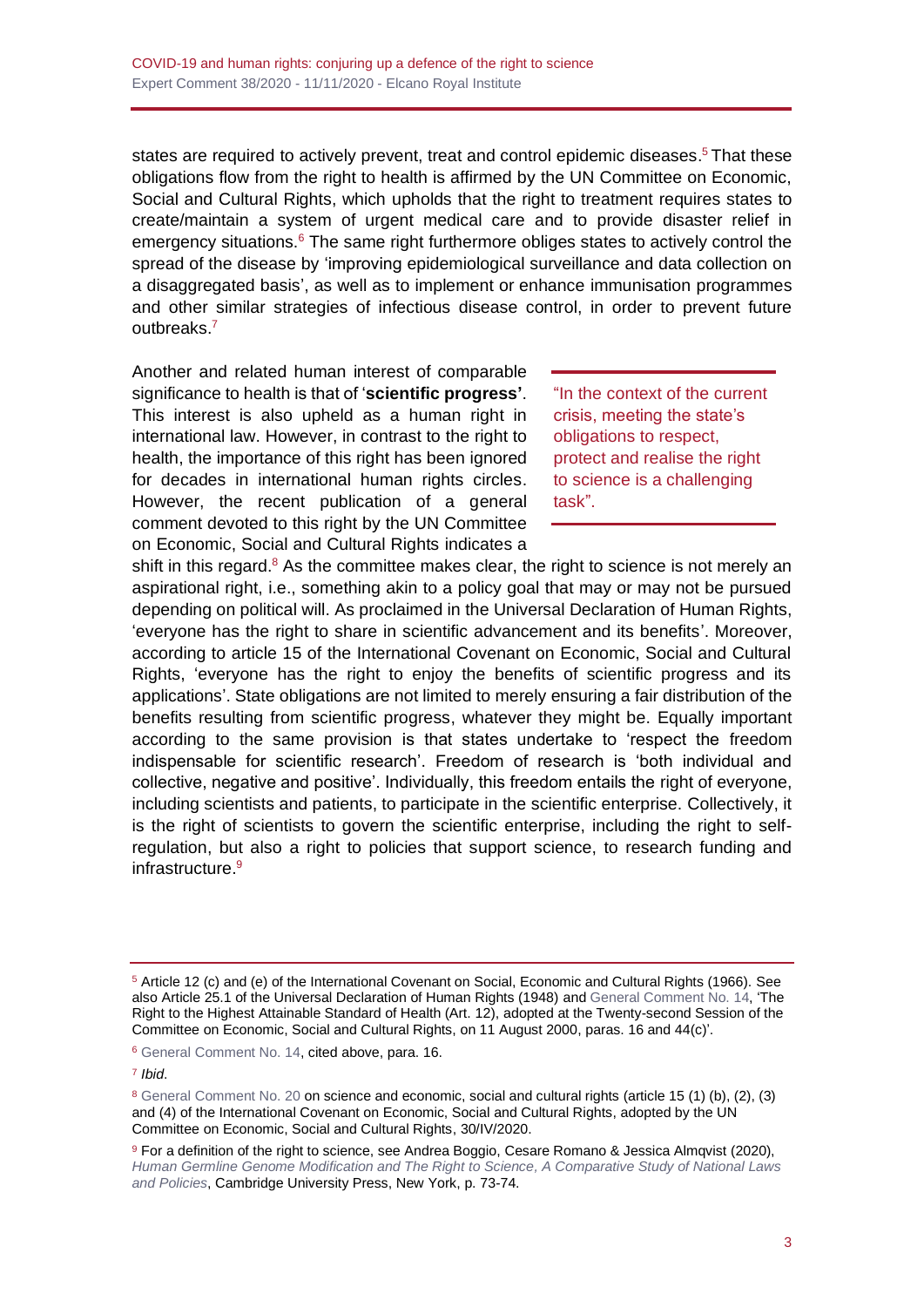In the context of the current crisis, meeting the state's obligations to respect, protect and realise the right to science is a challenging task. This time around the challenge is not (as it usually is for scientific communities) to convince public authorities and other relevant actors, such as foundations, about the importance of allocating funds for their scientific research projects. When it comes to research on how to prevent the spread of the COVID-19 virus, different stakeholders are making enormous investments in research to be able to develop a vaccine. Rather, the challenge is due to the difficulties encountered in advancing a vaccine that is not only effective, but also meets the standards of safety of medicines while respecting fully everyone's right 'not to be subjected without his free consent to medical or scientific experimentation' (article 7 of the International Covenant on Civil and Political Rights). The development of a safe and effective vaccine in a way that does not exploit vulnerable populations for clinical trials usually takes several years, even decades. However, this time it is different since teams around the world are pressured to deliver such a vaccine within a timeframe of 12-18 months. The urgency of producing a vaccine places enormous pressure on scientific communities to deliver results, a situation that risks undermining the requirements of quality control (safety and effectiveness) and established standards with respect to the conduct of clinical trials. There is at this point no certainty if and when such a vaccine might be available on the global marketplace.

A further challenge facing states in meeting their obligations to respect, protect and realise the right to science has to do with the actual delivery of a future successful vaccine to all those in need of being vaccinated. International human rights law does not in and by itself generate a full-blown principle of distribution. While insisting on non-discrimination and equal enjoyment of all rights, it does not provide a clear principle to guide such a distribution at a global

"(…) the effective implementation of the right to science presupposes certain political attitudes towards science and scientific communities".

level. At the same time, the idea that people and countries that are better off than others may only care about themselves contradicts a basic obligation generated by the right to science. According to article 2 of the International Covenant on Economic, Social and Cultural Rights, states must undertake 'steps, individually and through international assistance and co-operation, especially economic and technical, to the maximum of its available resources, with a view to achieving progressively the full realisation of the rights in the present Covenant', including the right to science. The obligation to cooperate and to assist other states and peoples is reinforced by the principle of solidarity, which in the UN Millennium Declaration, adopted in 2000, demands that 'Global challenges must be managed in a way that distributes the costs and burdens fairly in accordance with basic principles of equity and social justice. Those who suffer or benefit least deserve help from those who benefit most'.<sup>10</sup>

<sup>10</sup> See the United Nations Millennium Declaration, adopted by the UN General Assembly resolution 55/2 of 8 September 2000, para. 6.; and 'Shared Responsibility. Global Solidarity. Responding to the socioeconomic impacts of covid-19', Report of the UN Secretary-General (March 2020),

[https://www.un.org/sites/un2.un.org/files/sg\\_report\\_socio-economic\\_impact\\_of\\_covid19.pdf.](https://www.un.org/sites/un2.un.org/files/sg_report_socio-economic_impact_of_covid19.pdf)